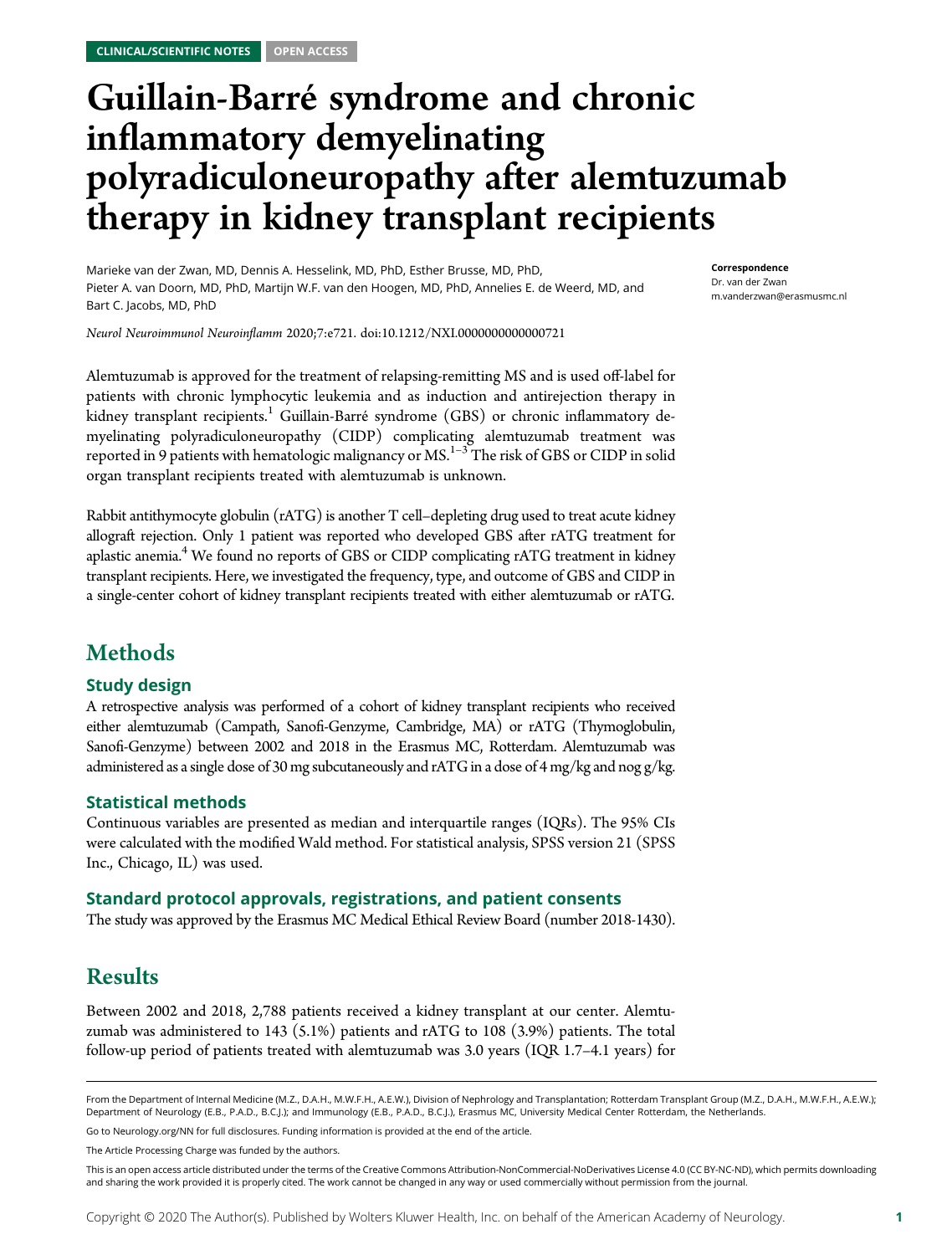|                                                             | <b>Table</b> Clinical characteristics, diagnosis, and outcome of patients with GBS and CIDP after alemtuzumab         |                                                   |                                                                                                                                             |
|-------------------------------------------------------------|-----------------------------------------------------------------------------------------------------------------------|---------------------------------------------------|---------------------------------------------------------------------------------------------------------------------------------------------|
| Case                                                        | 1 (GBS)                                                                                                               | 2 (GBS)                                           | 3 (CIDP)                                                                                                                                    |
| Sex                                                         | Male                                                                                                                  | Female                                            | Male                                                                                                                                        |
| Age at onset symptoms (y)                                   | 54                                                                                                                    | 57                                                | 63                                                                                                                                          |
| Primary kidney disease                                      | Polycystic kidney disease                                                                                             | Reflux nephropathy                                | Polycystic kidney disease                                                                                                                   |
| <b>CMV status at transplantation</b>                        | Seropositive                                                                                                          | Seronegative                                      | Seropositive                                                                                                                                |
| <b>Induction therapy</b>                                    | Alemtuzumab (30 mg, 30 days before transplantation, IVIg 0.4 g/kg on the day of<br>transplantation), immunoabsorption | Basiliximab                                       | Basiliximab                                                                                                                                 |
| <b>Antirejection therapy</b>                                | None                                                                                                                  | Alemtuzumab (30 mg)                               | Alemtuzumab (30 mg)                                                                                                                         |
| Immunosuppressive treatment at onset<br>symptoms            | Tacrolimus/MMF/prednisolone 5 mg/d                                                                                    | Tacrolimus/MMF/prednisolone 2.5 mg/d              | Tacrolimus/MMF/prednisolone 5 mg/d                                                                                                          |
| <b>Diagnosis</b>                                            | GBS, level 2 of Brighton classification (no electrophysiologic studies available)                                     | GBS (AIDP), level 1 of Brighton<br>classification | CIDP (fulfillment of clinical criteria and<br>definite electrophysiologic criteria EFNS/PNS<br>2010)                                        |
| Interval between alemtuzumab<br>treatment and symptoms (mo) | $\overline{4}$                                                                                                        | 8                                                 | 42                                                                                                                                          |
| Onset to maximum severity (d)                               | 21                                                                                                                    | 10                                                | 90                                                                                                                                          |
| Maximum mRS score (range 0-6)                               | 4                                                                                                                     | 5                                                 | 4                                                                                                                                           |
| Maximum GBS disability score (range 0-6)                    | $\overline{4}$                                                                                                        | 5                                                 | -                                                                                                                                           |
| EGOS (range 0-7)                                            | 3.5                                                                                                                   | 6.5                                               | -                                                                                                                                           |
| <b>Treatment</b>                                            | IVIg (0.4 g/kg) for 5 days                                                                                            | IVIg (0.4 g/kg) for 5 days                        | 2× IVIg (0.4 g/kg) for 5 days, 4 sessions of<br>plasma exchange, methylprednisolone (3x<br>1000 mg), prednisone 5 mg daily<br>(maintenance) |
| mRS score after treatment                                   | $\overline{1}$                                                                                                        | 6                                                 | 1                                                                                                                                           |
| GBS disability score after treatment of GBS                 | $\overline{\phantom{0}}$                                                                                              | 6                                                 |                                                                                                                                             |
| Neurologic outcome at the last follow-up                    | Partial recovery (follow-up 1 year)                                                                                   | Death (6 months later, due to<br>malignancy)      | Full recovery (follow-up 3 years)                                                                                                           |

Abbreviations: AIDP = acute inflammatory demyelinating polyradiculoneuropathy; CIDP = chronic inflammatory demyelinating polyradiculoneuropathy; EGOS = Erasmus GBS Outcome Score; GBS = Guillain-Barré syndrome;<br>IVIg = IV im

 $\overline{2}$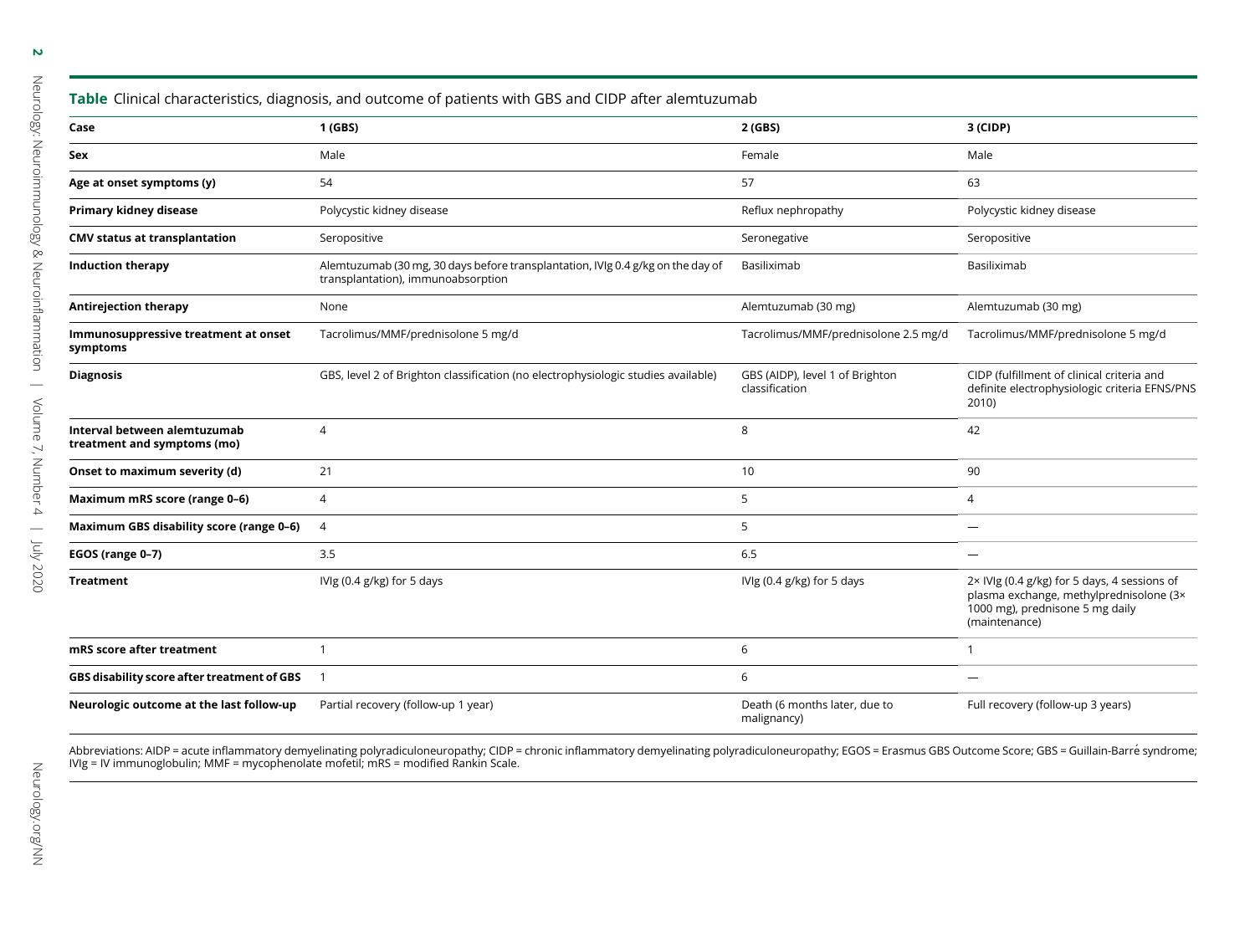a total of 444.3 person-years. A tacrolimus-based immunosuppressive regimen was given to 92% of patients. Three patients (2.1%, 95% CI 0.4%–6.3%) developed GBS or CIDP after alemtuzumab. Two patients fulfilled the diagnostic criteria for GBS, and 1 fulfilled the diagnostic criteria for CIDP. The clinical presentation and diagnostic findings of these patients are presented in the table. Laboratory tests, including clinical chemistry, serology, and virology, demonstrated no alternative diagnoses, and there was no recent Campylobacter jejuni or cytomegalovirus infection (PCR negative for cytomegalovirus). The total follow-up period for rATG-treated patients was 8.2 (IQR 6.3–11) years for a total of 829.4 person-years. Seventy-eight percent of patients received a tacrolimus-based immunosuppressive regimen. None of the patients treated with rATG (0%, 97.5% CI 0–4.1%) developed GBS or CIDP.

# **Discussion**

This study shows that 2.1% of patients treated with alemtuzumab developed GBS or CIDP. This is higher than the incidence rate of these neuropathies in the general population and of kidney transplant recipients not treated with alemtuzumab.<sup>5–7</sup> Secondary autoimmunity after alemtuzumab appears to be mainly B cell driven. A mismatched reconstitution of T and B cells after alemtuzumab can lead to an expansion of B cells in the absence of appropriate T-cell regulation. This may enable the escape of autoreactive B cells and production of pathogenic autoantibodies to self-antigens, which can lead to secondary autoimmunity, such as thyroiditis, idiopathic thrombocytopenic purpura, GBS, or CIDP.<sup>1</sup>

None of the patients treated with rATG developed GBS or CIDP. A possible explanation for the difference in the risk of developing these neuropathies with alemtuzumab is that the depletion of immune cells lasts longer after alemtuzumab.<sup>1</sup> Alternatively, rATG may protect from GBS and CIDP.

Limitations of the current study are that we were unable to define the frequency of GBS and CIDP in kidney transplant recipients not treated with T cell–depleting therapy. Second, no causality between alemtuzumab and the risk of GBS or CIDP was demonstrated, and our findings may therefore relate to chance. Third, cytomegalovirus could have played a role in the development of GBS or CIDP because patients 1 and 3 were seropositive for cytomegalovirus at the time of transplantation. However, no signs of a reactivation were observed at the time the patients were diagnosed with GBS and CIDP. Fourth, we cannot exclude that the increased incidence of GBS and CIDP among alemtuzumab-treated patients may relate to the fact that in this group, more patients used tacrolimus as maintenance immunosuppression compared with the rATG cohort. Fifth, this observation is based on kidney transplant recipients who have several reasons to have an underlying neuropathy (i.e., renal insufficiency and diabetes mellitus), and it is uncertain whether it is also applicable to patients with MS.

In conclusion, alemtuzumab therapy in kidney transplant recipients may be associated with the development of GBS and CIDP. Clinicians should be alert for these neurologic complications in kidney transplant recipients treated with alemtuzumab.

### Study funding

No sources of funding were used in the preparation of this manuscript.

#### **Disclosure**

DA Hesselink has received grant support, lecture, and consulting fees from Astellas Pharma and Chiesi Pharmaceuticals, a lecture fee from Hikma Pharma, and grant support from Bristol-Myers Squibb. PA van Doorn has received grant support from Baxter, Sanquin Plasma Products, and Grifols. MvdH has received grant lecture and consulting fees from Astellas Pharma, Amgen, Genzyme, MSD, Roche, Sanofi, and Vifor Pharmaceuticals. BC Jacobs has received grant support from Annexon Biosciences, Baxter, CSL Behring, Hansa Biopharma, and Grifols. The other authors declare no conflicts of interest. Go to [Neurology.org/NN](https://nn.neurology.org/content/7/4/e721/tab-article-info) for full disclosures.

#### Publication history

Received by Neurology: Neuroimmunology & Neuroinflammation November 25, 2019. Accepted in final form March 13, 2020.

#### Appendix Authors

| Name                                         | Location                                                                         | Contribution                                                                                                           |  |
|----------------------------------------------|----------------------------------------------------------------------------------|------------------------------------------------------------------------------------------------------------------------|--|
| Marieke van<br>der Zwan, MD                  | Erasmus MC, University<br><b>Medical Center</b><br>Rotterdam, The<br>Netherlands | Participated in the<br>research design,<br>acquisition of the data,<br>data analysis, and writing<br>of the manuscript |  |
| Dennis A.<br>Hesselink,<br>MD, PhD           | Erasmus MC, University<br><b>Medical Center</b><br>Rotterdam, The<br>Netherlands | Participated in the<br>research design and<br>supervision and revision of<br>the manuscript                            |  |
| <b>Esther</b><br>Brusse, MD,<br>PhD          | Erasmus MC, University<br><b>Medical Center</b><br>Rotterdam, The<br>Netherlands | Participated in the revision<br>of the manuscript                                                                      |  |
| Pieter A. van<br>Doorn, MD,<br>PhD           | Erasmus MC, University<br><b>Medical Center</b><br>Rotterdam, The<br>Netherlands | Participated in the revision<br>of the manuscript                                                                      |  |
| Martijn W.F<br>van den<br>Hoogen, MD,<br>PhD | Erasmus MC, University<br><b>Medical Center</b><br>Rotterdam, The<br>Netherlands | Participated in the revision<br>of the manuscript                                                                      |  |
| Annelies E. de<br>Weerd, MD                  | Erasmus MC, University<br><b>Medical Center</b><br>Rotterdam, The<br>Netherlands | Participated in the revision<br>of the manuscript                                                                      |  |
| Bart C. Jacobs,<br>MD, PhD                   | Erasmus MC, University<br><b>Medical Center</b><br>Rotterdam, The<br>Netherlands | Participated in the<br>research design and<br>supervision and revision of<br>the manuscript                            |  |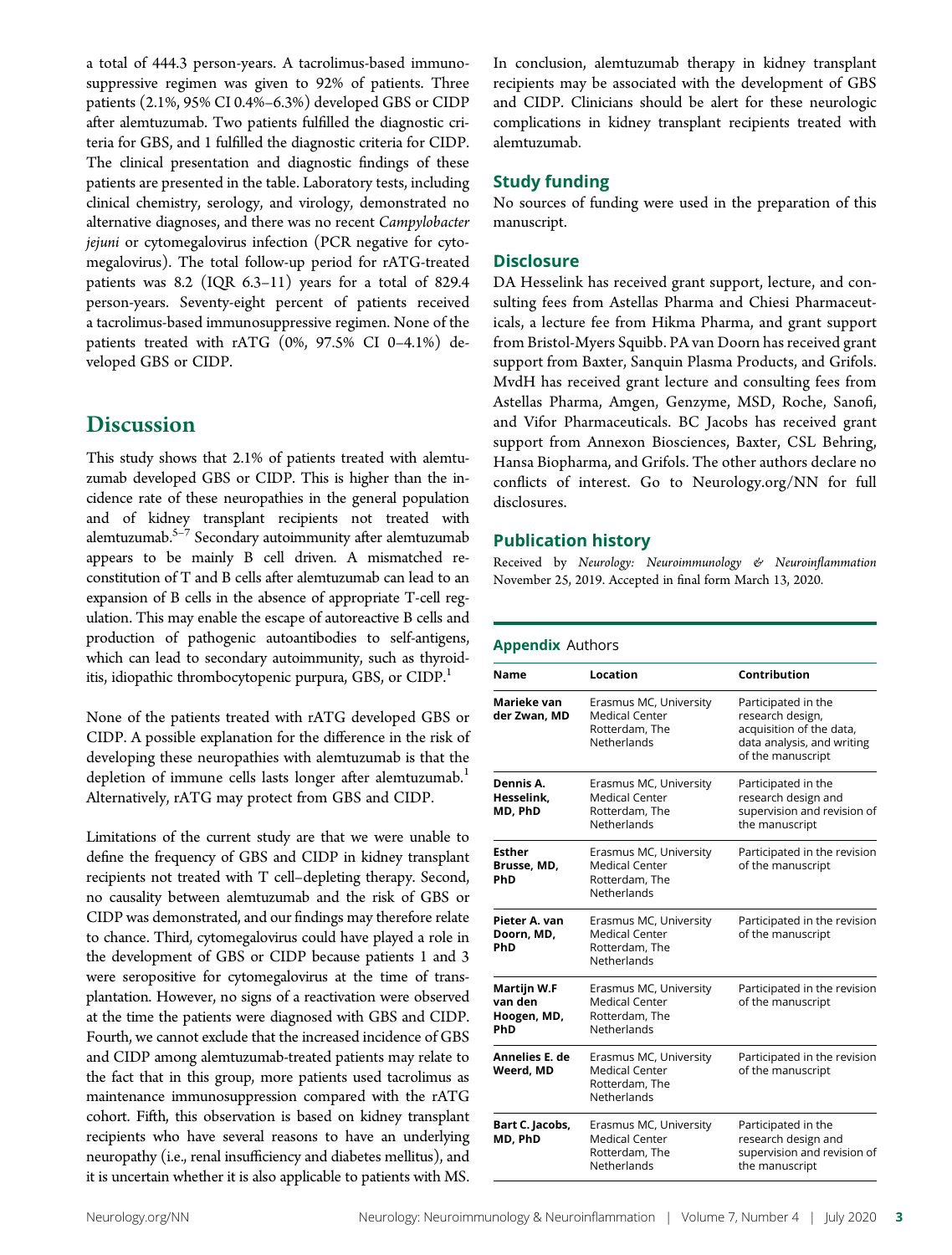#### **References**

- 1. van der Zwan M, Baan CC, van Gelder T, Hesselink DA. Review of the clinical pharmacokinetics and pharmacodynamics of alemtuzumab and its use in kidney transplantation. Clin Pharmacokinet 2018;57:191–207.
- 2. Avivi I, Chakrabarti S, Kottaridis P, et al. Neurological complications following alemtuzumab-based reduced-intensity allogeneic transplantation. Bone Marrow Transpl 2004;34:137–142.
- 3. Hradilek P, Woznicova I, Slonkova J, Lochmanova A, Zeman D. Atypical acute motor axonal neuropathy following alemtuzumab treatment in multiple sclerosis patient. Acta Neurol Belg 2017;117:965–967.
- 4. Kaya B, Davies CE, Oakervee HE, et al. Guillain Barre syndrome precipitated by the use of antilymphocyte globulin in the treatment of severe aplastic anaemia. J Clin Pathol 2005;58:994–995.
- 5. Willison HJ, Jacobs BC, van Doorn PA. Guillain-Barre syndrome. Lancet 2016;388: 717–727.
- 6. Ostman C, Chacko B. Guillain-Barre syndrome post renal transplant: a systematic review. Transpl Infect Dis 2019;21:e13021.
- 7. Echaniz-Laguna A, de Seze J, Chanson JB. Chronic inflammatory demyelinating polyradiculoneuropathy in solid organ transplant recipients: a prospective study. J Neurol Neurosurg Psychiatry 2012;83:699–705.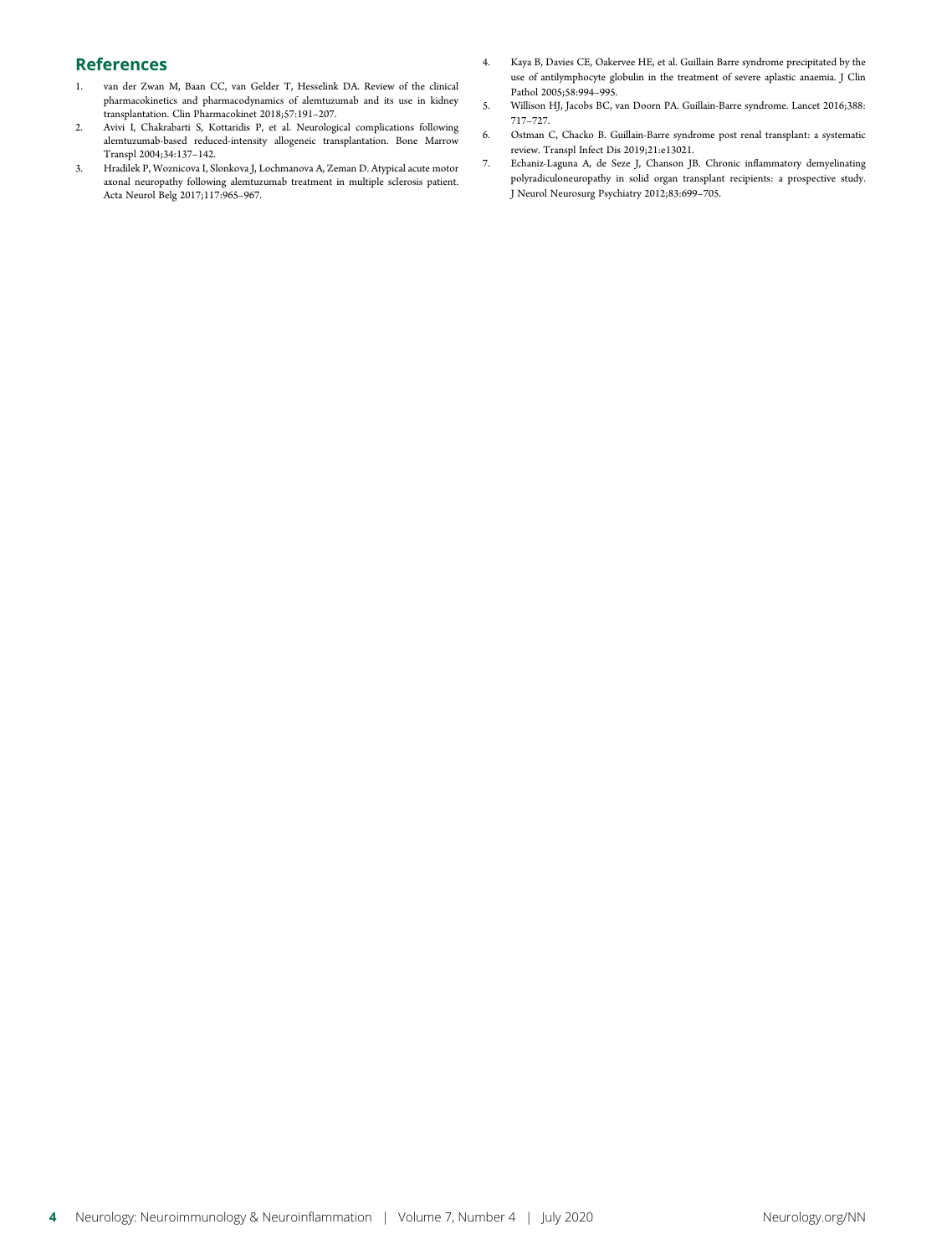# Neurology®<br>Neuroimmunology<br>& Neuroinflammation

DOI 10.1212/NXI.0000000000000721 *Neurol Neuroimmunol Neuroinflamm* 2020;7; Marieke van der Zwan, Dennis A. Hesselink, Esther Brusse, et al. **polyradiculoneuropathy after alemtuzumab therapy in kidney transplant recipients Guillain-Barré syndrome and chronic inflammatory demyelinating**

**This information is current as of April 16, 2020**

Academy of Neurology.. All rights reserved. Online ISSN: 2332-7812. Copyright © 2020 The Author(s). Published by Wolters Kluwer Health, Inc. on behalf of the American Published since April 2014, it is an open-access, online-only, continuous publication journal. Copyright *Neurol Neuroimmunol Neuroinflamm* is an official journal of the American Academy of Neurology.

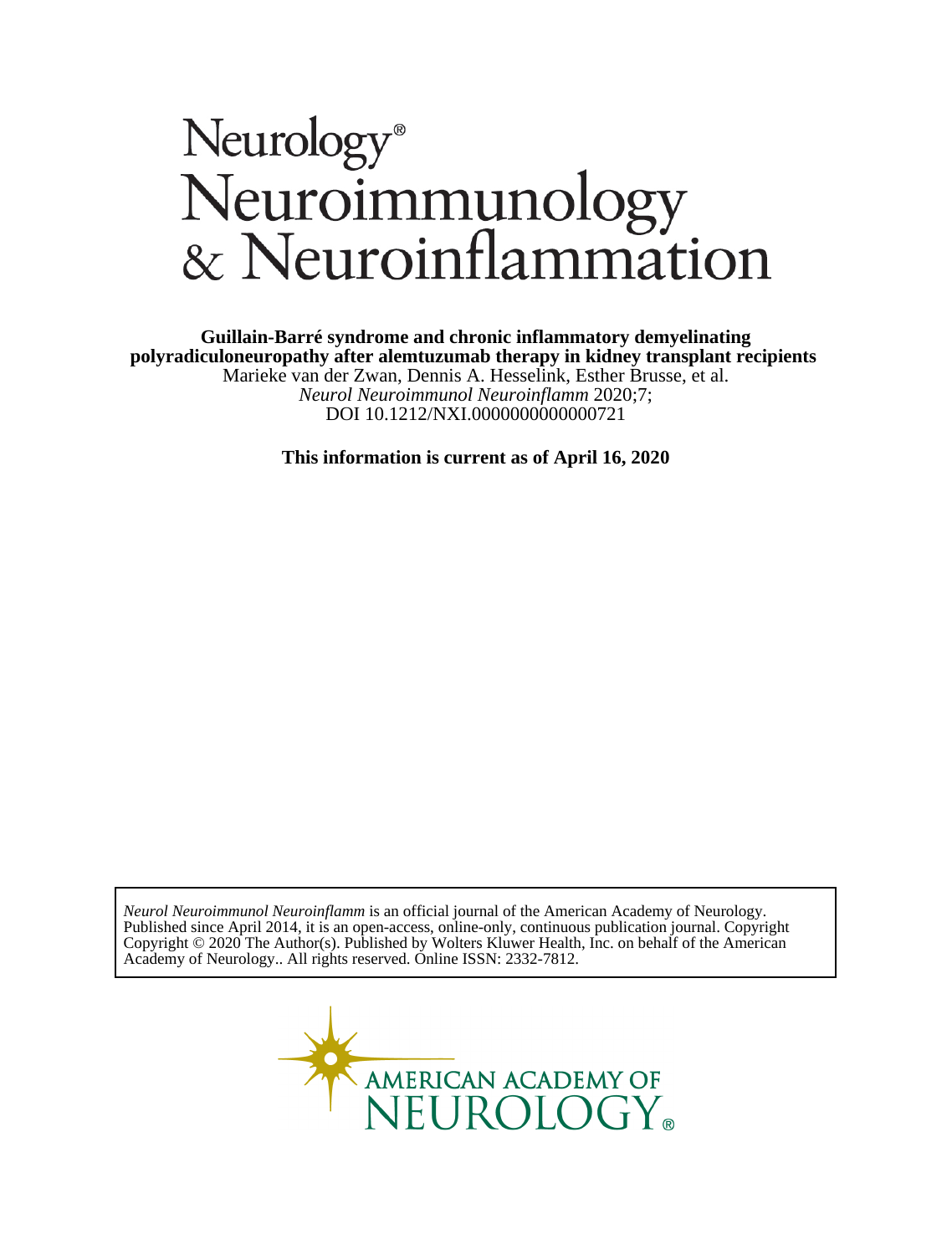| <b>Updated Information &amp;</b><br><b>Services</b> | including high resolution figures, can be found at:<br>http://nn.neurology.org/content/7/4/e721.full.html                                                                                                                                                                                                                                                                                                                                                                                                                                                                                                                                                                |
|-----------------------------------------------------|--------------------------------------------------------------------------------------------------------------------------------------------------------------------------------------------------------------------------------------------------------------------------------------------------------------------------------------------------------------------------------------------------------------------------------------------------------------------------------------------------------------------------------------------------------------------------------------------------------------------------------------------------------------------------|
| <b>References</b>                                   | This article cites 7 articles, 2 of which you can access for free at:<br>http://nn.neurology.org/content/7/4/e721.full.html##ref-list-1                                                                                                                                                                                                                                                                                                                                                                                                                                                                                                                                  |
| <b>Citations</b>                                    | This article has been cited by 1 HighWire-hosted articles:<br>http://nn.neurology.org/content/7/4/e721.full.html##otherarticles                                                                                                                                                                                                                                                                                                                                                                                                                                                                                                                                          |
| <b>Subspecialty Collections</b>                     | This article, along with others on similar topics, appears in the<br>following collection(s):<br><b>All Clinical Neurology</b><br>http://nn.neurology.org//cgi/collection/all_clinical_neurology<br><b>All Demyelinating disease (CNS)</b><br>http://nn.neurology.org//cgi/collection/all_demyelinating_disease_cns<br>Chronic inflammatory demyelinating polyneuropathy<br>http://nn.neurology.org//cgi/collection/chronic_inflammatory_demyeli<br>nating_polyneuropathy<br><b>Guillain-Barre syndrome</b><br>http://nn.neurology.org//cgi/collection/guillainbarre_syndrome<br><b>Multiple sclerosis</b><br>http://nn.neurology.org//cgi/collection/multiple_sclerosis |
| <b>Errata</b>                                       | An erratum has been published regarding this article. Please see next<br>page or:<br>/content/7/6/e882.full.pdf                                                                                                                                                                                                                                                                                                                                                                                                                                                                                                                                                          |
| <b>Permissions &amp; Licensing</b>                  | Information about reproducing this article in parts (figures, tables) or in<br>its entirety can be found online at:<br>http://nn.neurology.org/misc/about.xhtml#permissions                                                                                                                                                                                                                                                                                                                                                                                                                                                                                              |
| <b>Reprints</b>                                     | Information about ordering reprints can be found online:<br>http://nn.neurology.org/misc/addir.xhtml#reprintsus                                                                                                                                                                                                                                                                                                                                                                                                                                                                                                                                                          |

Academy of Neurology.. All rights reserved. Online ISSN: 2332-7812. Copyright © 2020 The Author(s). Published by Wolters Kluwer Health, Inc. on behalf of the American Published since April 2014, it is an open-access, online-only, continuous publication journal. Copyright *Neurol Neuroimmunol Neuroinflamm* is an official journal of the American Academy of Neurology.